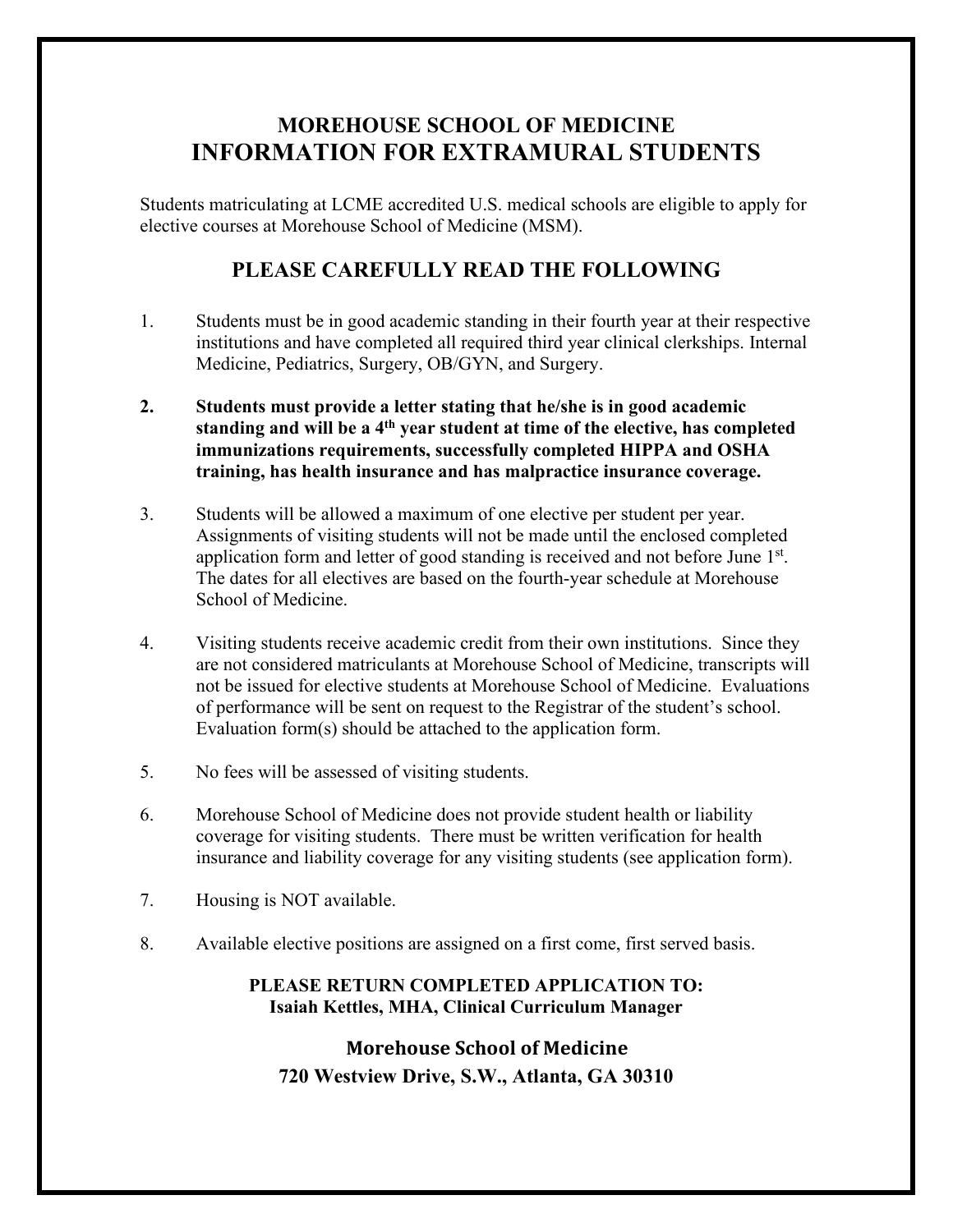## **MOREHOUSE SCHOOL OF MEDICINE**

#### **VISITING STUDENT APPLICATION FOR CLINICAL ELECTIVE** (PLEASE TYPE OR PRINT)

|                                                                                                                                                                                                                    |                        | <b>APPLICANT NAME</b>                                                                                                                                                                                                           |  |  |
|--------------------------------------------------------------------------------------------------------------------------------------------------------------------------------------------------------------------|------------------------|---------------------------------------------------------------------------------------------------------------------------------------------------------------------------------------------------------------------------------|--|--|
|                                                                                                                                                                                                                    |                        |                                                                                                                                                                                                                                 |  |  |
|                                                                                                                                                                                                                    |                        |                                                                                                                                                                                                                                 |  |  |
|                                                                                                                                                                                                                    |                        |                                                                                                                                                                                                                                 |  |  |
|                                                                                                                                                                                                                    |                        | ELECTIVE NAME __________________________DEPARTMENT _____________________________                                                                                                                                                |  |  |
|                                                                                                                                                                                                                    |                        | INCLUSIVE DATES OF COURSE – FROM $\qquad \qquad$ TO                                                                                                                                                                             |  |  |
| <b>HOME INSTITUTION APPROVAL &amp; CERTIFICATION</b>                                                                                                                                                               |                        |                                                                                                                                                                                                                                 |  |  |
| To be completed by the Dean of Students or comparable official at the medical school in which the student is<br>currently enrolled.<br>**Please affix the school seal over the authorizing official's signature.** |                        |                                                                                                                                                                                                                                 |  |  |
| yes                                                                                                                                                                                                                | no                     | THE ABOVE NAMED MEDICAL STUDENT HAS COMPLETED ALL THIRD YEAR<br><b>CLERKSHIPS (OB, PEDIATRICS, SURGERY, INTERNAL MEDICINE, PSYCHIATRY)</b><br>AND WILL BE A FOURTH YEAR MEDICAL STUDENT AT THE TIME OF THIS<br><b>ELECTIVE.</b> |  |  |
| yes                                                                                                                                                                                                                | $\mathbf{n}\mathbf{o}$ | THE ABOVE NAMED MEDICAL STUDENT IS IN GOOD STANDING WILL PAY<br><b>TUITION AND RECEIVE ACADEMIC CREDIT FOR THIS ELECTIVE AT THE</b><br>HOME INSTITUTION INDICATED BELOW.                                                        |  |  |
| yes                                                                                                                                                                                                                | $\mathbf{n}\mathbf{o}$ | THE ABOVE NAMED STUDENT IS COVERED BY MEDICAL LIABILITY<br><b>INSURANCE THAT PROVIDES COVERAGE WHILE AWAY FROM THE HOME</b><br><b>INSTITUTION INDICATED BELOW. MINIMUM OF \$1 MILLION.</b>                                      |  |  |
| yes                                                                                                                                                                                                                | $\bf{no}$              | THE ABOVE NAMED STUDENT IS COVERED BY HEALTH INSURANCE THAT<br>PROVIDES COVERAGE WHILE AWAY FROM THE HOME INSTITUTION<br><b>INDICATED BELOW.</b>                                                                                |  |  |
| yes                                                                                                                                                                                                                | no                     | THE ABOVE NAMED STUDENT HAS COMPLETED THE OCCUPATIONAL SAFETY<br>AND HEALTH ADMINISTRATION (OSHA) REQUIREMENT FOR TRAINING IN THE<br>PREVENTION OF TRANSMISSION OF BLOODBORNE PATHOGENS.                                        |  |  |
| yes                                                                                                                                                                                                                | no                     | THE ABOVE NAMED STUDENT IS CURRENTLY IMMUNIZED AGAINST<br>DIPTHERIA, PERTUSSIS, TETANUS, POLIO, MEASLES, MUMPS, RUBELLA,<br>HEPATITIS B, AND HAD A NEGATIVE PPD (INTERDERMAL) TEST WITHIN THE<br><b>PAST TWO YEARS.</b>         |  |  |
| yes                                                                                                                                                                                                                | no                     | AT THE CONCLUSION OF THIS ELECTIVE, AN EVALUATION FORM SHOULD BE<br><b>COMPLETED AND RETURNED WITHIN TWO WEEKS. (PLEASE ATTACH YOUR</b><br><b>INSTITUTION'S FORM, IF REQUIRED)</b>                                              |  |  |
|                                                                                                                                                                                                                    |                        | I certify that the above information is correct.                                                                                                                                                                                |  |  |
|                                                                                                                                                                                                                    |                        | SIGNATURE TITLE TITLE                                                                                                                                                                                                           |  |  |
|                                                                                                                                                                                                                    |                        |                                                                                                                                                                                                                                 |  |  |
|                                                                                                                                                                                                                    |                        |                                                                                                                                                                                                                                 |  |  |